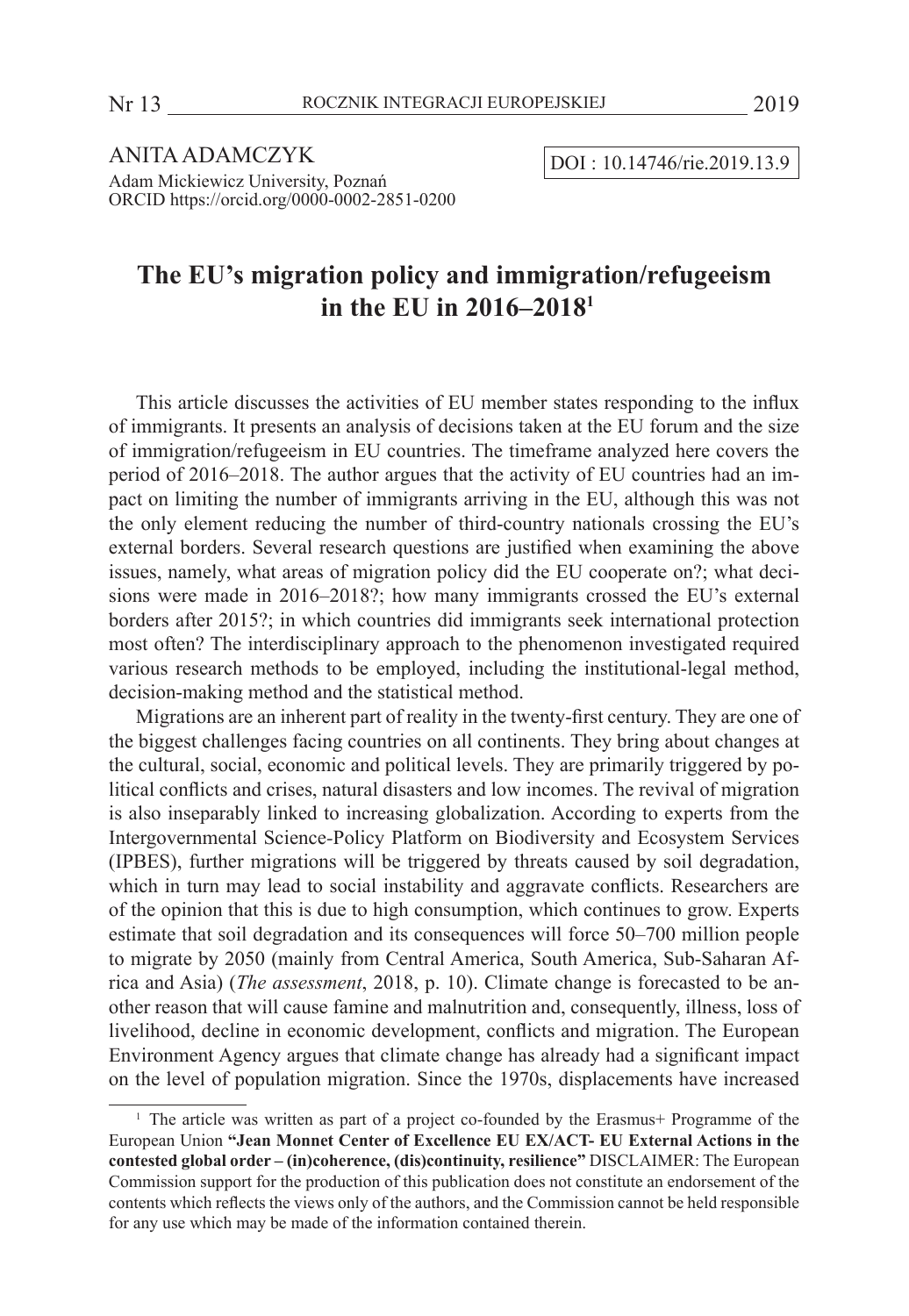by over 50 percent, due to climate change. It is also estimated that, on average, there have been 22.5 million climate migrants annually in the world since 2008 (*Climate*, 2017, p. 293). The World Bank report shows that climate change will trigger internal migrations in Sub-Saharan Africa, South Asia and Latin America. This pessimistic scenario assumes the displacement of over 143 million people by 2050 (Rigaud et al., 2018, p. XXI). Internal migrations will then cause further displacements out of these regions. Migration pressure will further be exacerbated by other reasons, for example violation of human rights, population growth, especially in Africa, lack of prospects, lack of and work, and famine. In 2017, 821 million people were estimated to be suffering from malnourishment in the world (about 1 person in 9 in the world), $2$  mainly in Africa, South America and Asia (*The State*, 2018, p. 2).

The number of migrants continues to go up. In 2017, it reached 257.7 million people (compared to 220 million in 2010, and 173 million in 2000). Over 60 percent of them lived in Asia (79.6 million) and Europe (77.9 million), followed by North America (57.7 million) (*International Migration*, 2017, p. 5). According to statistics from 2017, most immigrants lived in the United States, Saudi Arabia, Germany, Russia, the United Kingdom and the United Arab Emirates. Nine of the twenty most frequently chosen destination countries for migrants were in Asia, seven in Europe, two in North America and one in Africa and Oceania each (Ibid., p. 6). By the end of 2017, 68.5 million people worldwide had been forcibly resettled (including 40 million internally displaced persons, and 25.4 million refugees) (*Global Trends*, 2018, p. 2). The countries that provided shelter most often included Turkey (3.5 million), Pakistan and Uganda (1.4 million each), Lebanon (998,900), Iran (979,400) and Germany (970,400) (Ibid., p. 3). Sixty-eight percent of all refugees came from five countries: Syria (6.3 million), Afghanistan (2.6 million), South Sudan (2.4 million), the Republic of the Union of Myanmar (1.2 million) and Somalia (986,400) (Ibid.).

There are a multitude of reasons why people migrate and will continue to migrate. Migration is a permanent phenomenon, which makes it a topical issue for EU member states that were particularly affected by the influx of migrants in 2015. The crisis brought about by the displacement of over one million people sparked discussions and the search for new solutions in EU migration policy. This is an extremely important topic, because migrations are both a negative and a positive phenomenon. As the birth rate is dropping in EU member states, their populations will need immigrants to prevent economic stagnation. Therefore, a well-designed policy is required to keep migration under control.

The issue of migration was the main topic of debates in the European Union for three years following 2015. At the end of 2018, the EU succeeded in restricting the inflow of immigrants to 121,755 people (*Mediterranean*, 2019), which was the lowest since 2014. Among other things, this was associated with activities undertaken in the EU that were primarily aimed at curbing illegal immigration and cooperating with the countries of immigrants' origin and transit. As part of this activity, for example, an agreement was signed with the Turkish government, cooperation with Libya was initiated, and the European Border and Coast Guard was established. The number of

<sup>2</sup> 777 million in 2015, and 815 million in 2016 (*The State*, 2017).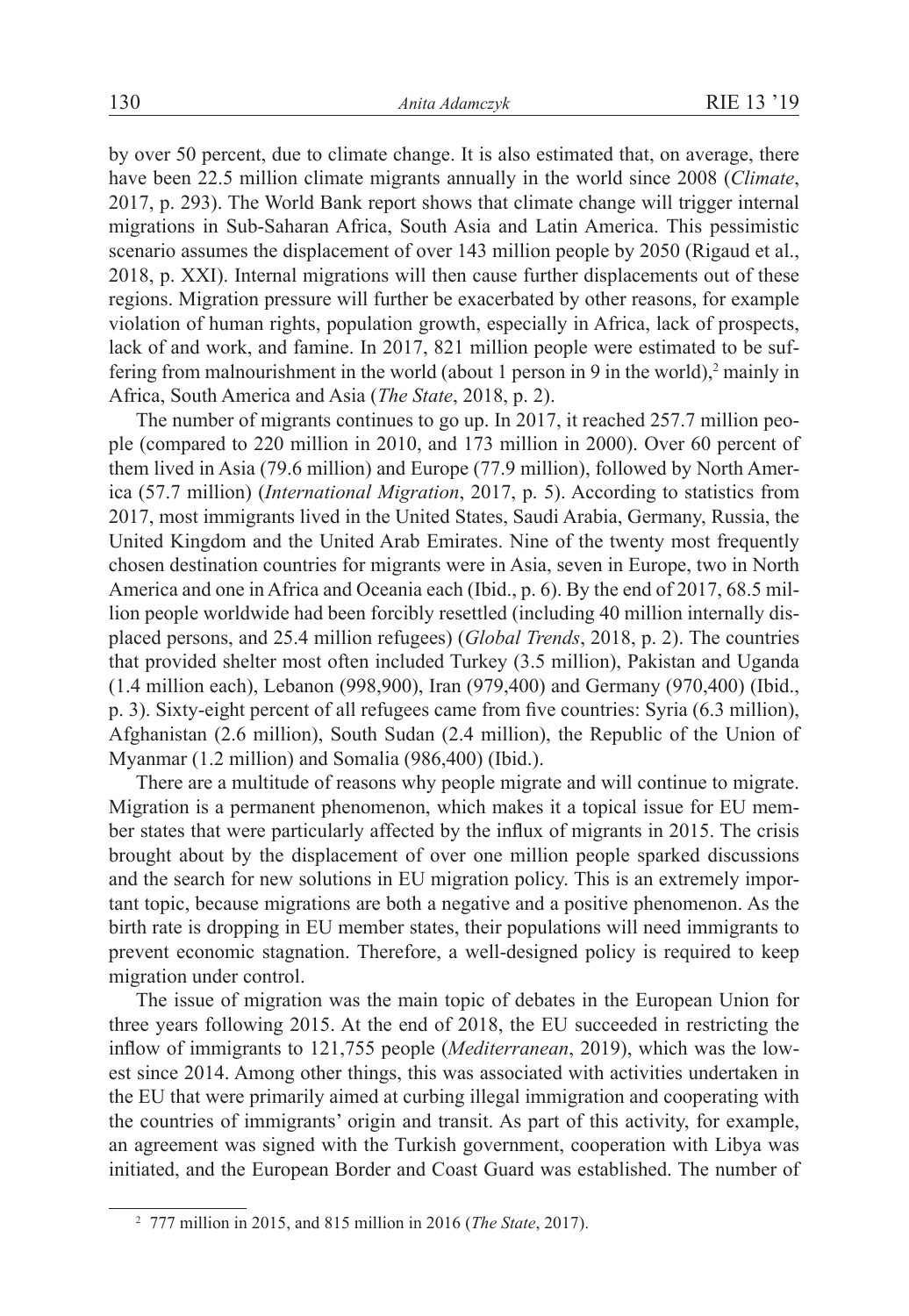immigrants also dropped because the path to Europe was still difficult and dangerous. Larger financial resources were necessary. On top of that, after 2015, some EU countries modified their national immigration policies. This has been accompanied by a change in the attitudes of host societies towards foreigners. Right-wing groups, reluctant to new arrivals, have become more popular.

### **Agreements with third countries**

Cooperation with migrant transit countries has become one of the EU's priorities. Among other things, this involved cooperation with one country on the Central Mediterranean route, namely Libya. Recently, most immigrants from North and Sub-Saharan Africa have been travelling to Europe via Libya. In order to curb the influx of illegal immigrants and to more effectively control the EU's external borders, on February 3, 2017, EU leaders signed a declaration at the Malta Summit. In the declaration, member states pledged to support Libya in resuming control over its land and sea borders, and combating groups of smugglers moving people across the border. To this end, EU member states decided to support the Libyan coast guard and other services (training their employees and providing equipment), to take action to destroy smugglers' networks, to help in the socio-economic development of local Libyan communities (especially those living in the vicinity of land and sea borders intersecting the migration routes), to ensure appropriate conditions for admitting migrants in cooperation with international organizations, to increase awareness among migrants in Libya about the activities of smugglers, to increase Libya's ability to manage its own borders, to support the Libyan authorities in monitoring smugglers' activities, to support initiatives of member states to cooperate with Libya, and to enhance cooperation with Libya's neighbors in the area of migration (*Maltańska deklaracja*, 2017).

The day before the European Council's summit in Malta, on February 2, 2017, the government of the Italian Republic and the Libyan Government of National Accord signed a Memorandum of understanding on cooperation in the fields of development, combating illegal immigration, human trafficking and fuel smuggling and reinforcing the security of borders between the State of Libya and the Italian Republic (*Memorandum*, 2017). By virtue of this document, Italy undertook to provide financial support to regions affected by illegal migration, and technical and technological support to Libyan institutions responsible for combating illegal migration. Additionally, the Italian and EU authorities pledged to support centers for immigrants (supply of medicines and medical equipment, treatment of infectious and chronic diseases, training of employees of these centers). Increased cooperation was also agreed to eliminate the causes of illegal immigration, support the countries of origin of immigrants, reduce poverty and unemployment, support the voluntary return of immigrants from Libya to their countries of origin and coordinate activities for the development of regions affected by illegal immigration (Art. 2). A bilateral committee was set up to ensure that the objectives of the memorandum were met (Art. 3). The Italian side took on the financing of the projects provided for in the document. According to Art. 8, the memorandum was signed for three years and is subject to an automatic extension on a contracting-out basis.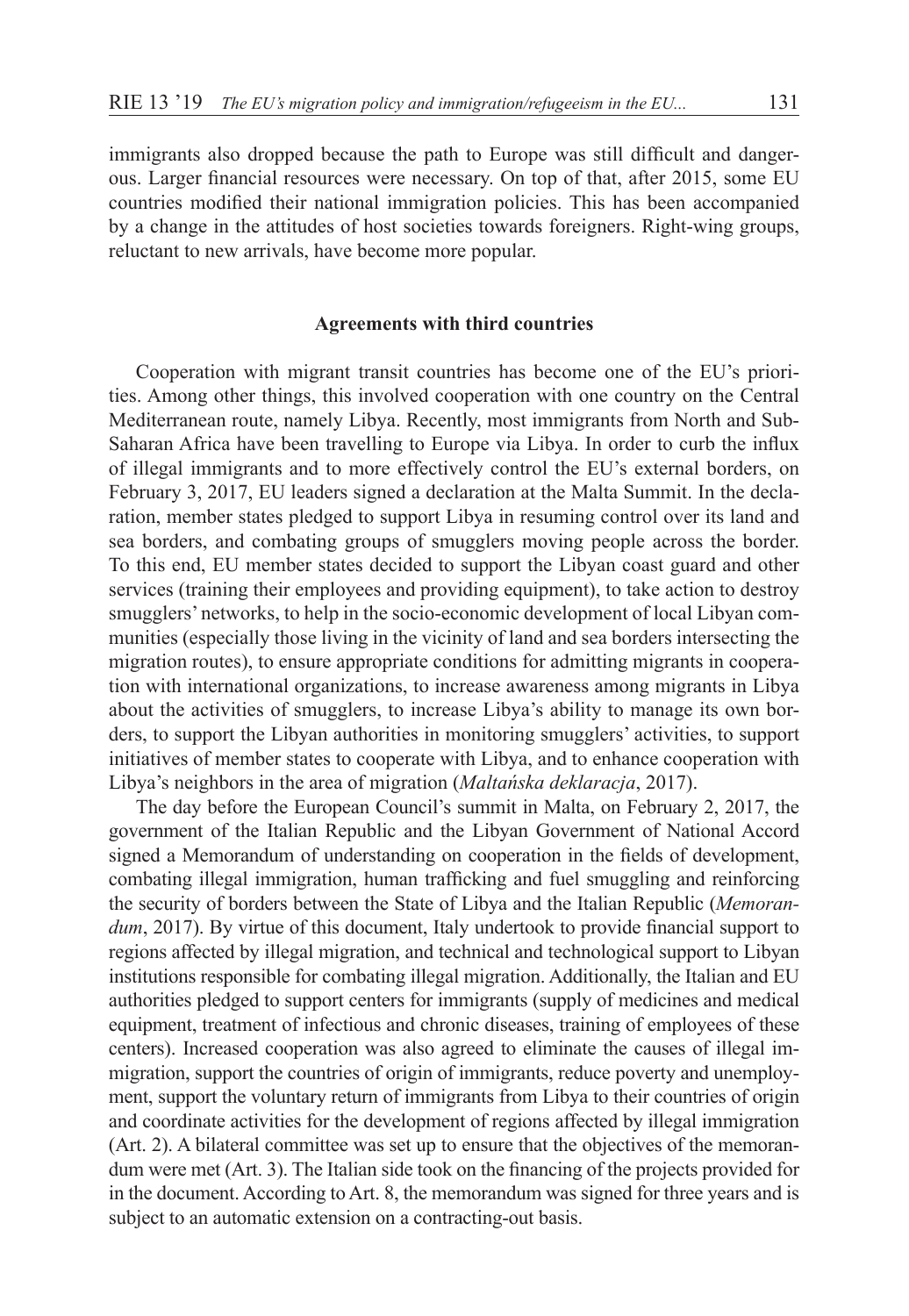A joint task force on migration established by the EU, the African Union and the UN will serve to stop the influx of illegal immigrants from Africa, in particular from Libya, eliminate border crime, and develop and stabilize countries of origin and transit of migrants (*Joint*, 2017).

In addition to the above-mentioned measures aiming to reduce migration to Europe along the Central Mediterranean route, in June 2016, the European Council adopted a new framework for cooperation in the area of migration with the main countries of origin and transit of irregular migrants, i.e. Niger, Nigeria, Senegal, Mali and Ethiopia. It also indicated that agreements with Jordan, Lebanon and Tunisia could be signed (*Komunikat*, 2016).

Another EU priority involved cooperation with countries on the Eastern Mediterranean Route, chosen primarily by Syrians and Afghans. This route led from Turkey to Greece. In connection with the mass influx of migrants in March 2016, the EU concluded an agreement with Turkey (*Oświadczenie*, 2016). Among other things, the agreement stipulated that (1) illegal migrants coming to Greece from Turkey after March 20, 2016 would be sent back to Turkey, in compliance with EU and international law; (2) in return for every Syrian sent back from Greece to Turkey, the EU would admit another Syrian national living in Turkey. Priority would be given to persons who had never before crossed the EU borders illegally nor made such an attempt; (3) Turkey would strengthen the protection of its borders and prevent the emergence of new routes of illegal migration to the EU; (4) if illegal crossing of the EU-Turkish border disappeared or was reduced, a program of voluntary admission for humanitarian reasons would be launched; (5) the EU would accelerate the disbursement of  $\epsilon$ 3 billion from the Refugee Fund in Turkey and launch additional aid of  $\epsilon$ 3 billion by 2018, once earlier resources were depleted, and if Turkey kept fulfilling its commitments; (6) the EU would accelerate work on the liberalization of visa regime for Turkish citizens; and (7) EU member states would cooperate with Turkey to improve humanitarian conditions in Syria. This agreement has brought measurable effects, reducing the illegal influx of migrants to Greece and mortality at sea. Despite this success, the number of people returned from Greece to Turkey is not large. EU member states agreed to launch a second tranche of financial aid of €3 billion in 2018 (*EU–Turkey*, 2018).

On September 19, 2018, discussing migration issues during an informal meeting in Salzburg, EU heads of state and government decided to strengthen cooperation with third countries, in particular with Egypt (*Informal Summit*, 2018). It was also agreed to organize a summit with the countries of the League of Arab States in Egypt on February 24–25, 2019. One year earlier Germany signed an agreement on migration with Egypt (*Dialogue*, 2017).

Cooperation with third countries, especially those in Africa and neighboring countries of the EU, also involves investing resources from the European Fund for Sustainable Development (EFSD), which results from the EU's external investment plan. The regulation establishing the EFSD was adopted on September 25, 2017 (Rozporządzenie 1601, 2017). Using EFSD resources, EU member states want to stimulate economic growth and employment rates, develop small and medium-sized enterprises, strengthen the role of the private sector and thus increase living standards and reduce migration pressures. The EFSD guarantee fund, which will be the source of payments, will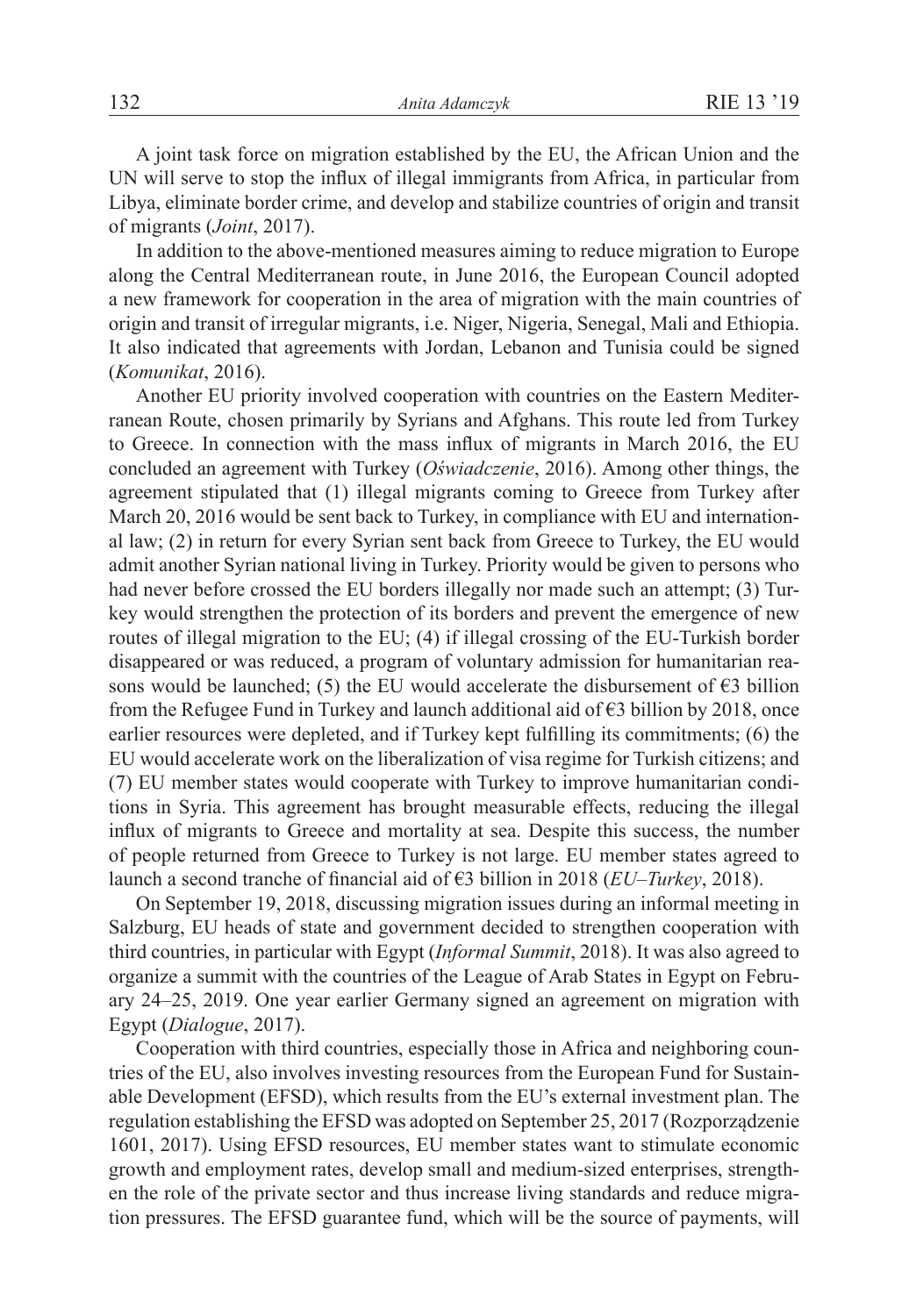consist of resources coming, among others, from the EU's general budget ( $6350$  million), voluntary contributions from member states and other participants, and returns from the invested resources of the EFSD guarantee fund (Art. 14 of Regulation 1601, 2017). The fund, with an initial budget of  $63.35$  billion, will generate investments of €44 billion (*Rada*, 2017).

## **Strengthening external and internal borders**

Irregular migration has also been reduced due to the establishment of the European Border and Coast Guard (EBCG) (Rozporządzenie 1624, 2016). The EBCG began operating on October 6, 2016. Its establishment was announced in the State of the Union speech delivered by President Jean-Claude Juncker on September 9, 2015 (*State of the Union*, 2015, pp. 10, 52). The institution was tasked with increasing the security of member states and improving the management of the EU's external borders. The EBCG carries out its tasks through the European Border and Coast Guard Agency and member state authorities responsible for border management (coast guards) (Article 3.1 of Regulation 1624, 2016). The tasks of the agency are set out in detail in Article 8 of the Regulation.

In order to control external borders more efficiently, the Schengen Information System (SIS) has been modernized, a new entry/exit system has been introduced for persons from outside the EU, as well as the European travel information system and travel permits (ETIAS).

The Schengen Information System was strengthened in November 2018 due to the adoption of three regulations that will allow the system to be modernized by 2021.<sup>3</sup> Changes in legislation will facilitate combating terrorism, cross-border crime and illegal migration. Thanks to these changes, Europol and the Border and Coast Guard Agency will gain access to data in the SIS information system. In addition, the new legal provisions will allow facial images to be used for identification purposes (consistency of border control procedures) and to include the DNA profile in identifying missing persons, while prohibiting the use of other measures. The novelty in the Schengen Information System is additional types of entries, namely a set of data fed into the SIS regarding (1) the purpose of return (return decisions issued to illegally staying third-country nationals), (2) suspects or persons wanted in order to arrest and extradite them (introduction into the SIS of fingerprints or palm prints left at the crime

<sup>&</sup>lt;sup>3</sup> Regulation (EU) 2018/1862 of the European Parliament and of the Council of 28 November 2018 on the establishment, operation and use of the Schengen Information System (SIS) in the field of police cooperation and judicial cooperation in criminal matters, amending and repealing Council Decision 2007/533/JHA, and repealing Regulation (EC) No 1986/2006 of the European Parliament and of the Council and Commission Decision 2010/261/EU, OJ EU L 2018.312.56; Regulation (EU) 2018/1860 of the European Parliament and of the Council of 28 November 2018 on the use of the Schengen Information System for the return of illegally staying third-country nationals, OJ EU L 2018.312.1; Regulation (EU) 2018/1861 of the European Parliament and of the Council of 28 November 2018 on the establishment, operation and use of the Schengen Information System (SIS) in the field of border checks, and amending the Convention implementing the Schengen Agreement, and amending and repealing Regulation (EC) No 1987/2006, OJ EU L 2018.312.14.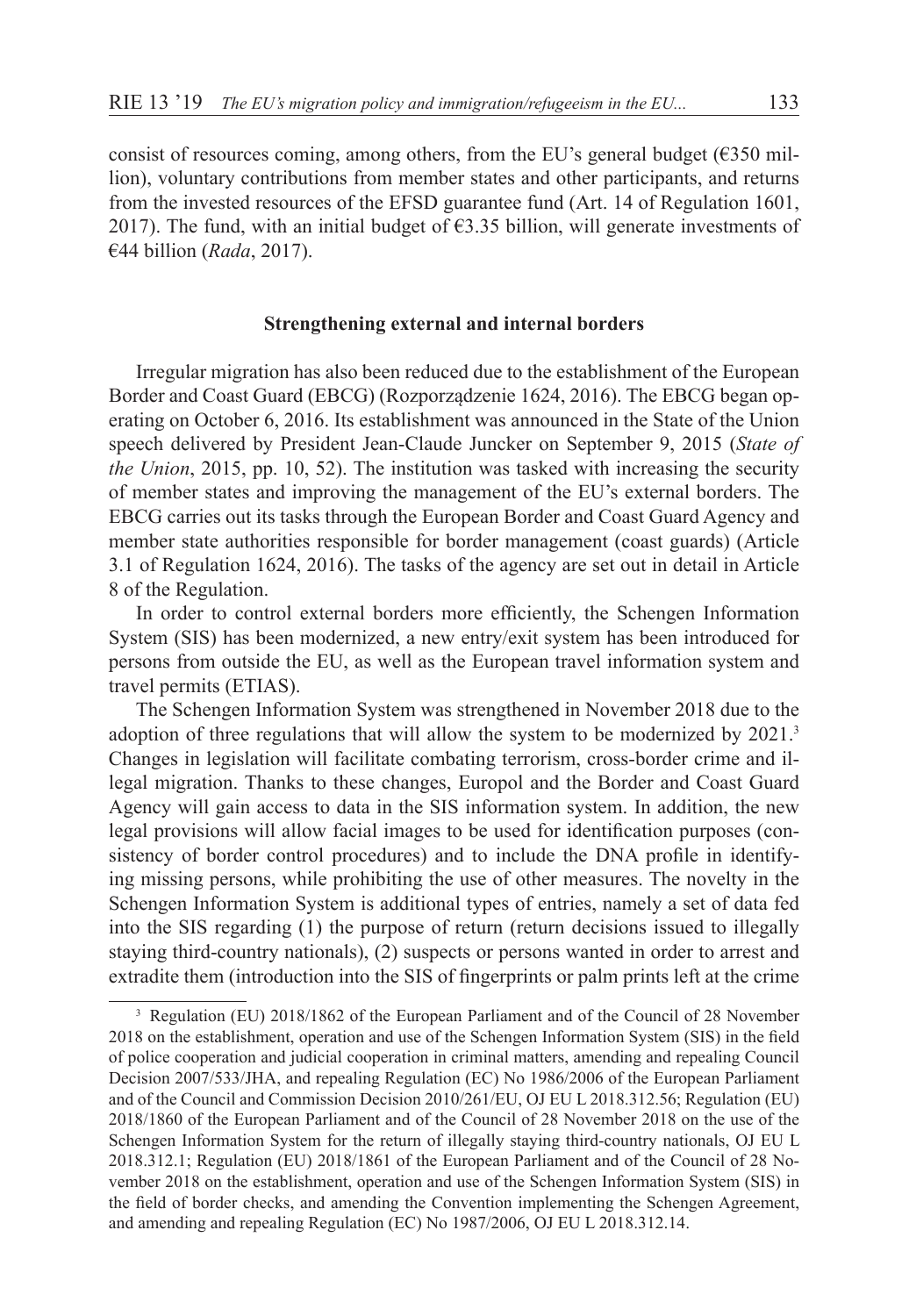scene by the perpetrator), (3) persons who are missing or vulnerable persons who need to be prevented from traveling for their own protection, (4) persons and objects needed for the purpose of discreet checks, inquiry checks and specific checks, (5) wanted persons, whose presence is required in proceedings conducted by the judicial authorities, (6) objects searched for seizure or use as evidence of criminal prosecution (*System SIS*, 2018). The new legal solutions have also regulated the conditions and procedures for introducing and processing entries regarding third-country nationals who have been issued return decisions due to their illegal stay in the EU.

In order to strengthen external borders, counter irregular immigration, improve the management of migration flows and prevent terrorist and other offenses, a new Entry/ Exit System (EES) has been introduced. The relevant regulation was adopted in November 2017. The EES aims to shorten waiting time for border checks, strengthen the control of the EU's external borders, more accurately identify persons exceeding their authorized stay, and strengthen internal security and thus combat terrorism and crime. It will allow third-country nationals to be identified who (1) have the right to stay for a short period,<sup>4</sup> (2) are family members of an EU national and who do not have a residence card, (3) are family members of a third-country national who enjoy the right of free movement equivalent to that of Union citizens under an agreement between the Union and its member states on the one hand and a third country on the other, (4) do not have a residence card provided for in Directive 2004/38/EC or a residence permit provided for in Regulation (EC) No 1030/2002, (5) have been refused entry for a short stay in the EU (Article 2 (1), (2) Regulation 2226, 2017). A system will be created that will record data on entry, exit and refusal of entry into the EU of third-country nationals admitted for a short stay (EES system). This system calculates the duration of authorized stay (Article 1 of Regulation 2226, 2017). It stores information about identity and travel documents as well as biometric data. The European Agency for the Operational Management of Large-Scale IT Systems in the Area of Freedom, Security and Justice is responsible for the development of this system and the operational management of EES (Item 14 of Regulation 2226, 2017). This system is to be fully operational by 2020. The amount of  $\epsilon$ 480,241,000 has been earmarked for its implementation from the EU budget (Article 1 of Delegated Regulation, 2018).

In addition to the EES, another system was also implemented at the same time, namely the European Travel Information and Authorization System (ETIAS), established on the basis of Regulation (EU) 2018/1240 of the European Parliament and of the Council (Rozporządzenie 1240, 2018). This regulation applies to third-country nationals who are exempt from the visa requirement (1) crossing the external border of the EU for intended stay of a duration of no more than 90 days in any 180-day period, (2) and are family members of an EU national, and (3) enjoy the right of free move-

<sup>4</sup> A stay that does not exceed 90 days in any 180-day period (Article 3(1)(8) of Regulation (EU) 2017/2226 of the European Parliament and of the Council of 30 November 2017 establishing an Entry/Exit System (EES) to register entry and exit data and refusal of entry data of third-country nationals crossing the external borders of the Member States and determining the conditions for access to the EES for law enforcement purposes, and amending the Convention implementing the Schengen Agreement and Regulations (EC) No 767/2008 and (EU) No 1077/2011, OJ EU L 2017.327.20 (version dated 9 October 2018, pending act).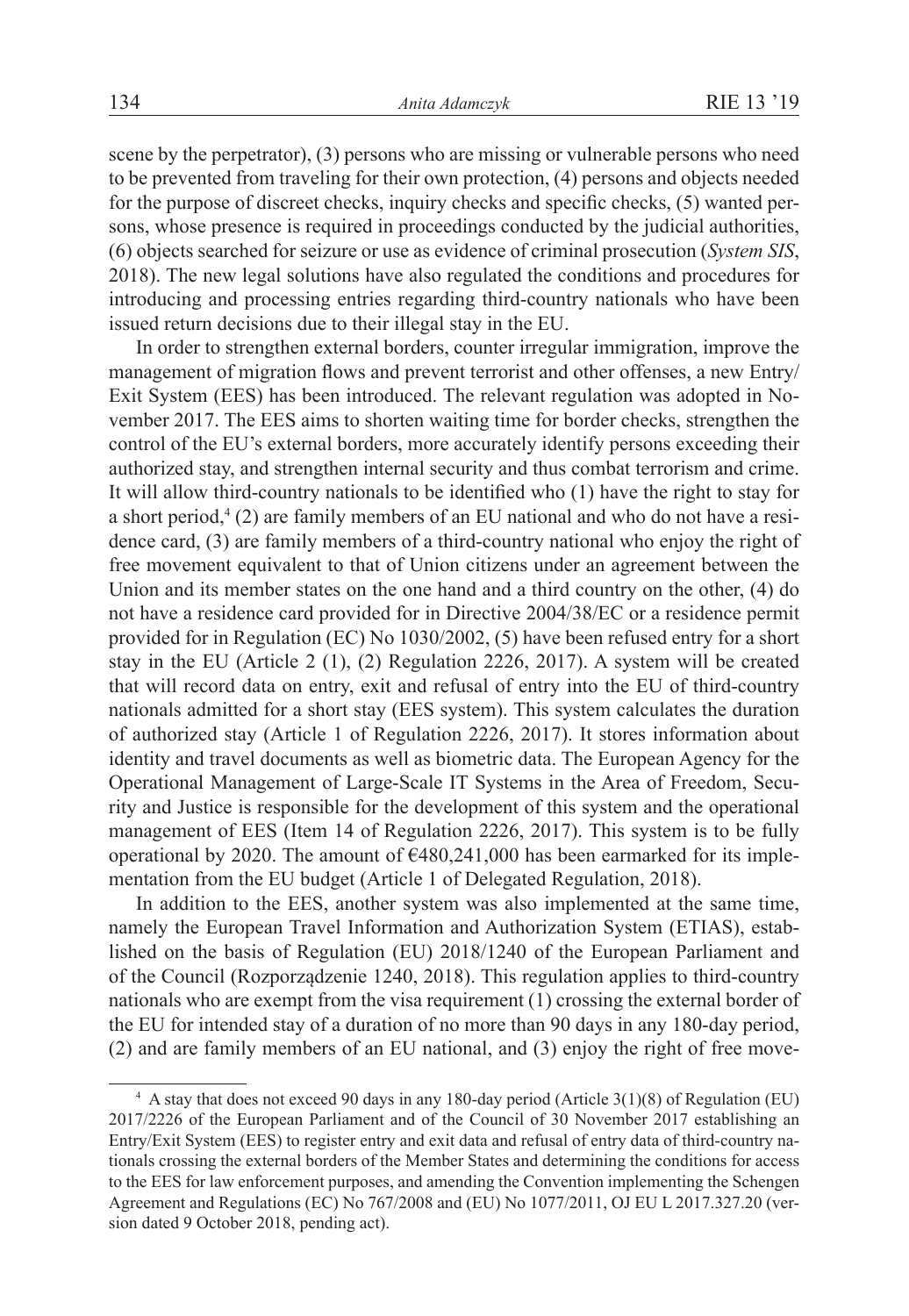ment equivalent to that of Union citizens under an agreement between the EU and its member states on the one hand and third countries on the other; (4) and they do not hold a residence card (Article 2(1) of Directive 1240, 2017). These new regulations enable consideration of whether the presence of those third-country nationals in the territory of the member states poses a risk to the public order, internal security or international relations of any member state. Data gathered will also enable identification of illegal migrants and persons posing a risk to public health (Article 1(1) of Directive 1240, 2017). The above-named third-country nationals are required to submit an online application in order to enter the Schengen area. A fee of  $\epsilon$ 7.00 is charged for a travel authorization (not applicable for applicants under 18 years or above 70 years of age at the time of the application) (Article 18(1), (2) of Directive 1240, 2017). This is to facilitate border checks, minimize red tape at border crossings, reduce the number of entry refusals issued at border crossings and align the assessment of risk posed by a third-country national (*Unia bezpieczeństwa*, 2018).

As was the case with the previous system, the European Agency for the Operational Management of Large-scale IT Systems in the Area of Freedom, Security and Justice is in charge of developing the ETIAS Information System and its technical management (Article 6(1) of Directive 1240, 2018).

Upon a request from the Commission, in the interests of internal borders, on May 11, 2017, the EU Council recommended that temporary internal border controls be extended due to exceptional circumstances (for the third time) (Decyzja wykonawcza, 2017). This decision concerned Austria (Austrian-Hungarian border, Austrian-Slovenian border), Germany (border with Austria), Denmark (land border and ferry connections with Germany), Sweden (Swedish ports in the southern and western police region and on the bridge over the Strait of Norway) and Norway (Norwegian ports and ferry connections with Denmark, Germany and Sweden) (*Schengen area*, 2017). The introduction of temporary border controls in the above-mentioned countries was related to the recommendation of the EU Council of May 12, 2016, which, by virtue of Article 29 of the Schengen Borders Code – in exceptional circumstances that threaten the general operation of the Schengen area – may introduce border controls for a period of 6 months and extend them to a maximum of 2 years.

In addition to the above activities, a comprehensive and operational set of measures has been prepared for improving the response to migrant smuggling networks (*Sprawniejsze*, 2018) and the reform of the asylum system has been agreed on.

#### **Scale of migration, including refugees to the EU**

The European Border and Coast Guard Agency reports that, in 2017, the number of people illegally crossing EU external borders (between border crossing points) dropped, amounting to 204,719 (60 percent less than one year before, when 511,047 people illegally crossed EU borders, and 89 percent less compared to 2015) (*Risk Analysis*, 2018, p. 43). Syrians were among the nationalities that most often decided to come to the EU against the law in 2017 (19,447 people, compared to 594,059 in 2015), alongside Nigerians (18,309 compared to 23,605 in 2015) and nationals from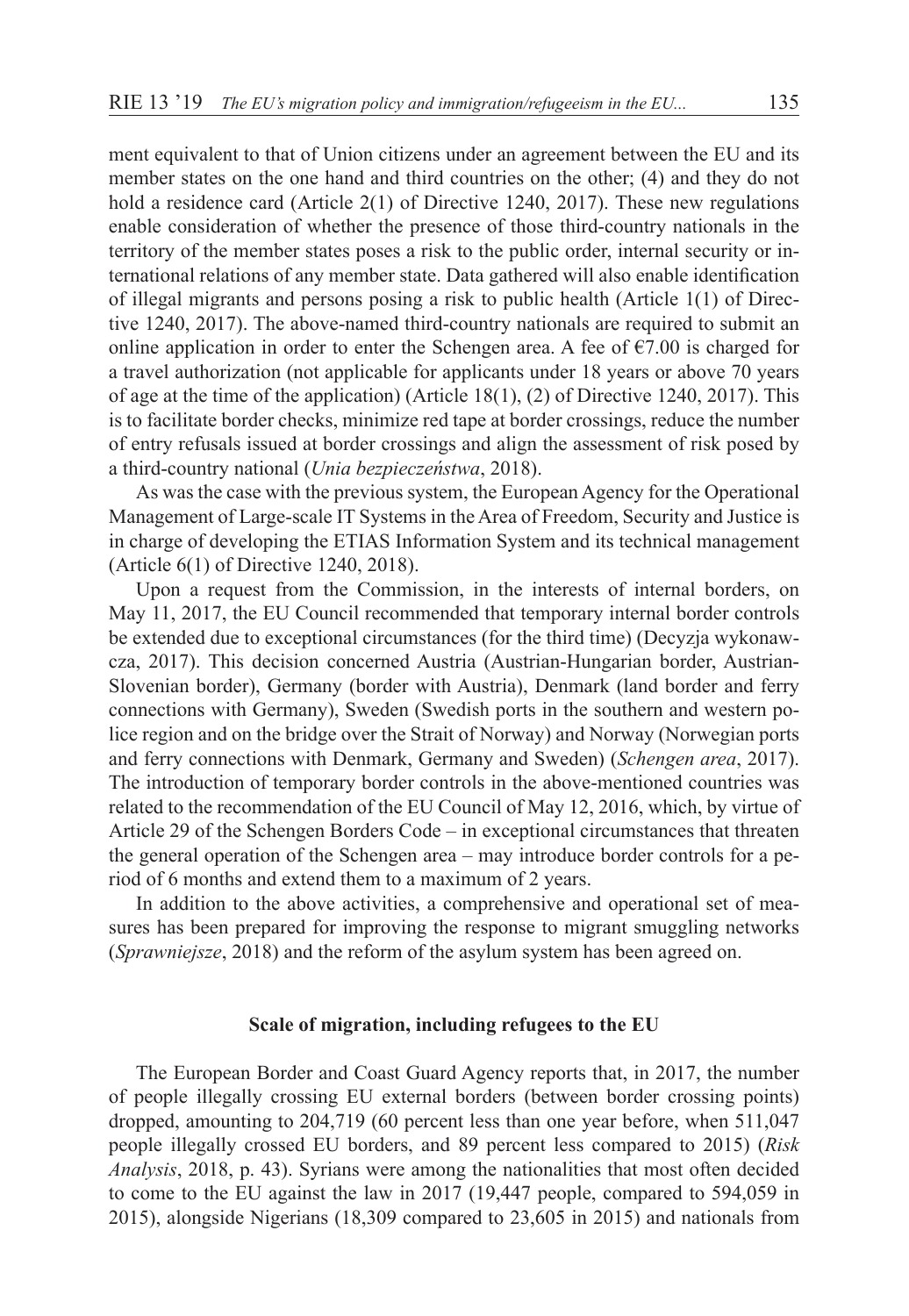Cote d'Ivoire (12,913 compared to 5,010 in 2015) (Ibid., p. 45). Immigrants crossed the EU's external borders illegally, both on land and at sea, but the latter was more frequent, accounting for as much as 86 percent in 2017 (compared to 71 percent in 2016 and 57 percent in 2015) (Ibid., p. 44). Taking the sea route was very dangerous and some migrants never made it to Europe. In 2016, 5,096 people died or went missing on the Mediterranean Sea, in subsequent years this number dropped to 3,139 in 2017 and to 2,262 in 2018 (*Mediterranean*, 2018).

Despite this downward trend, pressure on external borders continues to remain high. A drop was recorded on the Eastern Mediterranean and the Western Balkan routes. As regards the former, the number of illegal crossings fell from 182,277 in 2016 to 42,305 in 2017 (these were mainly nationals of Syria, Iraq and Afghanistan), while on the Western Balkan Route their number shrank from 130,261 in 2016 to 12,178 in the following year (nationals of Pakistan, Afghanistan and Iraq). A drop in the number of illegal border crossings was also recorded on the Central Mediterranean Route, though it was not as spectacular as on the above routes. In 2017, there were 118,962 detentions compared to 181,376 the year before. This route was chosen primarily by nationals of Nigeria, Guinea and Cote d'Ivoire. The downward tendency did not apply to the Western Mediterranean Route, where an increase in illegal crossings of the EU's external borders was recorded, from 9,990 in 2016 to 23,143 one year later (citizens of Morocco, Algeria, Cote d'Ivoire) (*Risk Analysis*, 2018, p. 43). Summing up the statistics for 2017, it should be stated that the Central Mediterranean Route was the most busy illegal path across the EU's borders, accounting for 58 percent of all illegal crossings.

In recent years, third-country nationals have come to EU member states seeking international protection, work and better living conditions. In 2016, a total of 4.3 million people immigrated to EU member states, including 2 million third-country nationals (*Migration*, 2018, p. 1). In the period concerned, the largest numbers of immigrants came to Germany (1,029,900), the United Kingdom (589,000) and Spain (414,700) (*Immigraton*, 2016). The highest rate of migrants in relation to the population of the country was reached in Luxembourg (39 immigrants per 1,000 inhabitants) and Malta (38 immigrants per 1,000), followed by Cyprus (20.4 immigrants), Ireland (17.9) and Sweden (16.4) (*Migration*, 2018, p. 3). There were 4.6 immigrants per 1,000 inhabitants in the whole of the EU. This level was similar to the figure in Poland where there were 5.5 immigrants per 1,000 inhabitants in 2016.

Statistics show that, as of January 1, 2017, 21.6 million nationals from non-EU countries lived in EU member states, accounting for 4.2 percent of the EU population (Ibid., p. 8). The largest number of immigrants lived in five member states, accounting for 76 percent of the total number of immigrants in the EU. The five countries were Germany (9.2 million people), the United Kingdom (6.1 million people), Italy (5 million people), France (4.6 million people) and Spain (4.4 million people) (Ibid., p. 9).

Immigrants who arrived on the territory of EU member states included people seeking international protection. According to data from the European Asylum Support Office, a total of 728,470 applications for international protection were submitted in EU countries in 2017, which was significantly lower than in previous years (*Annual Report*, 2018, p. 222). The number of applicants in 2017 decreased by 44 percent compared to the previous year.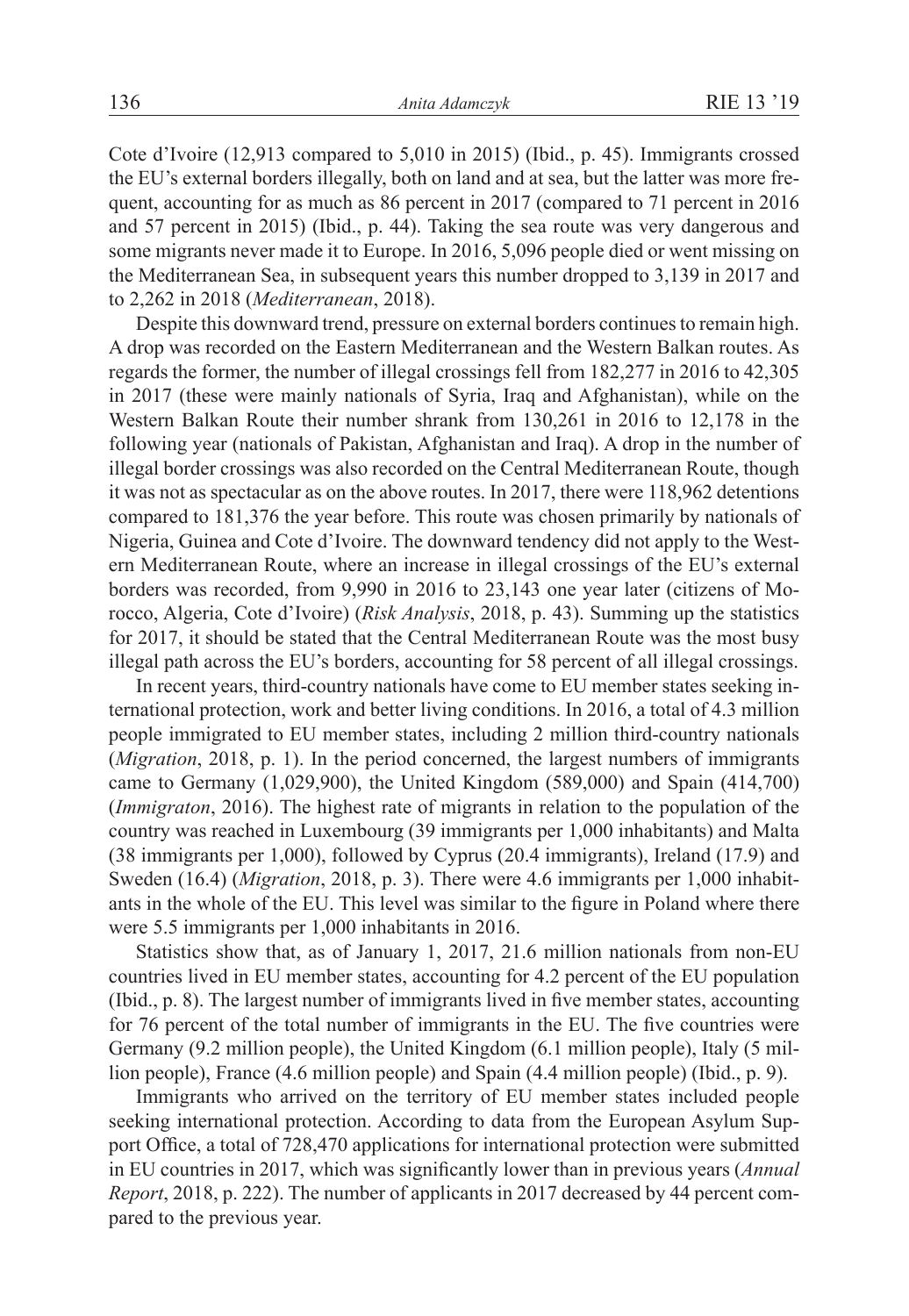

**Graph 1. Applications for international protection in the EU, 2014–2017**

**Source:** Own elaboration on the basis of *Annual Report on the Situation of Asylum in the European Union 2017* (2018), European Asylum Support Office, p. 222, https://www.easo.europa.eu/sites/default/files/ Annual-Report-2017-Final.pdf, January 2, 2019.

In 2017, the applicants were mainly Syrian citizens (108,040 applications, which accounted for 15 percent of the total number of applications submitted that year), Iraq  $(52.625 \text{ applications} - 7 \text{ percent})$  and Afghanistan  $(49.280 \text{ applications} - 7 \text{ percent})$ (Ibid.). Among the fifteen nations that submitted the most applications in 2017, the number of applications dropped in 2018, with the exception of nationals of Turkey (increase by 43 percent), Guinea (by 28 percent), Cote d'Ivoire (by 25 percent) and Bangladesh (by 21 percent) (Ibid.).

Like before, also in 2017, most applications were submitted in Germany, where 222,560 people submitted their applications, which is 70 percent less than in 2016. The majority of applicants were Syrian citizens, who accounted for 23 percent of all applicants for international protection in Germany in 2017. Germany was followed by Italy – 128,850 applications (increase by 5 percent compared to 2016, including 20 percent of Nigerian applicants), France – 99,330 applications (increase by 18 percent compared to 2016, including 12 percent of citizens of Albania among the applicants), Greece – 58,650 applications (increase by 15 percent compared to 2016, 28 percent of applicants from Syria), Great Britain – 33,780 (decrease by 15 percent compared to 2016, including 10 percent of Iraqi applicants) and Spain – 31,120 (increase by 98 percent compared to 2016, including 33 percent of Venezuelan applicants) (Ibid.). Analyzing statistics on the numbers of applications for international protection submitted in the territory of EU member states, it can be noted that Hungary (–88 percent), Bulgaria (–81 percent), Germany (–70 percent), Poland (–59 percent), Denmark (–48 percent) and Austria (–42 percent) recorded the largest drops in the numbers of applicants in 2017 compared to 2016. The numbers of applicants increased in Romania (+156 percent), Spain (+98 percent), Cyprus (+56 percent), Ireland (+31 percent) and Portugal (+20 percent) (Ibid).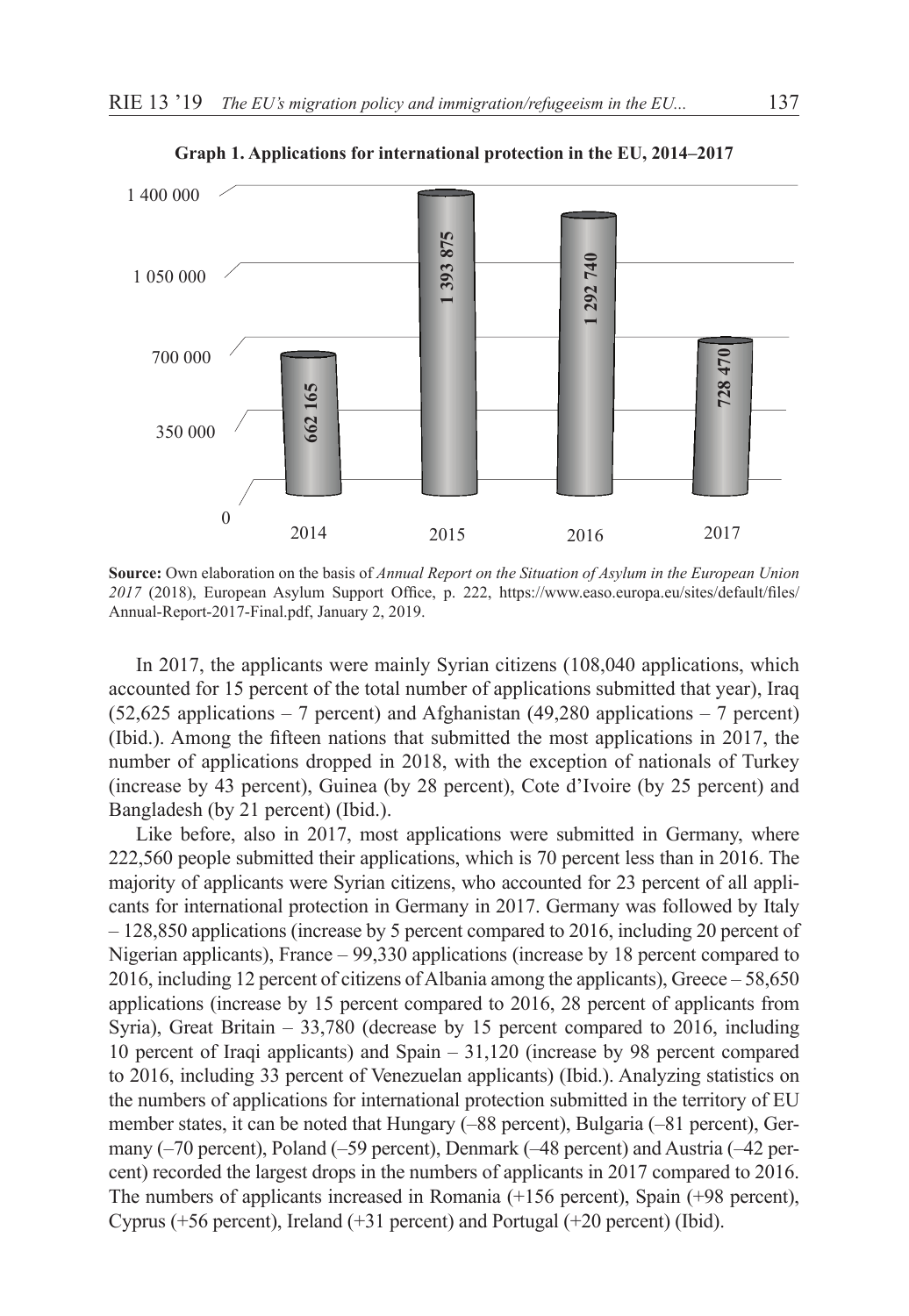

**Graph 2. Applications for international protection in the EU submitted by citizens from the five countries with most applications in 2014–2017**

**Source:** Own elaboration on the basis of *Annual Report on the Situation of Asylum in the European Union 2017* (2018), European Asylum Support Office, p. 222, https://www.easo.europa.eu/sites/default/files/Annual-Report-2017-Final.pdf (retrieved on January 2, 2019).

In 2017, EU countries issued a total of 996,685 decisions on international protection in the first instance, which was 13 percent less than in 2016. Fifty-three percent of them were issued in Germany. Positive decisions were most often received by Afghan citizens (21 percent). In addition to Germany, protection was also most often granted in the first instance in France (110,945 decisions, which accounted for 11 percent of all decisions issued in the EU), Italy (78,235 decisions – 7.8 percent), Sweden (61,065 decisions – 6 percent) and Austria (56,285 decisions – 5.6 percent) (Ibid., p. 231).

In 2017, 43 percent of positive decisions issued in the first instance were received by the citizens of three countries, namely Afghanistan (184,265 decisions, an increase by 68 percent compared to 2016; most decisions were issued in Germany – 60 percent), Syria (152,330 decisions or 63 percent less than in 2016, 63 percent of decisions were issued in Germany) and Iraq (101,110 decisions, 2 percent less than in the previous year, most positive decisions were issued in Germany – 63 percent) (Ibid). In 2017, the number of positive decisions increased the most with respect to the citizens of Turkey (+310 percent), Guinea (+105 percent), Iran (+95 percent) and Afghanistan (+68 percent) compared to 2016 (Ibid).

The problem of migration is extremely important for EU member states. Finding appropriate solutions will affect the future of the EU. However, this is not only a regional but also a global issue, therefore steps taken to limit migration will require a global dimension.

The migration crisis has already divided EU societies and countries, making it difficult to find common solutions, and maintain cohesion and an appropriate level of security within the EU. Member states will have to tackle the issue of migration, nevertheless, because the EU will continue to be an attractive place for third-country nationals.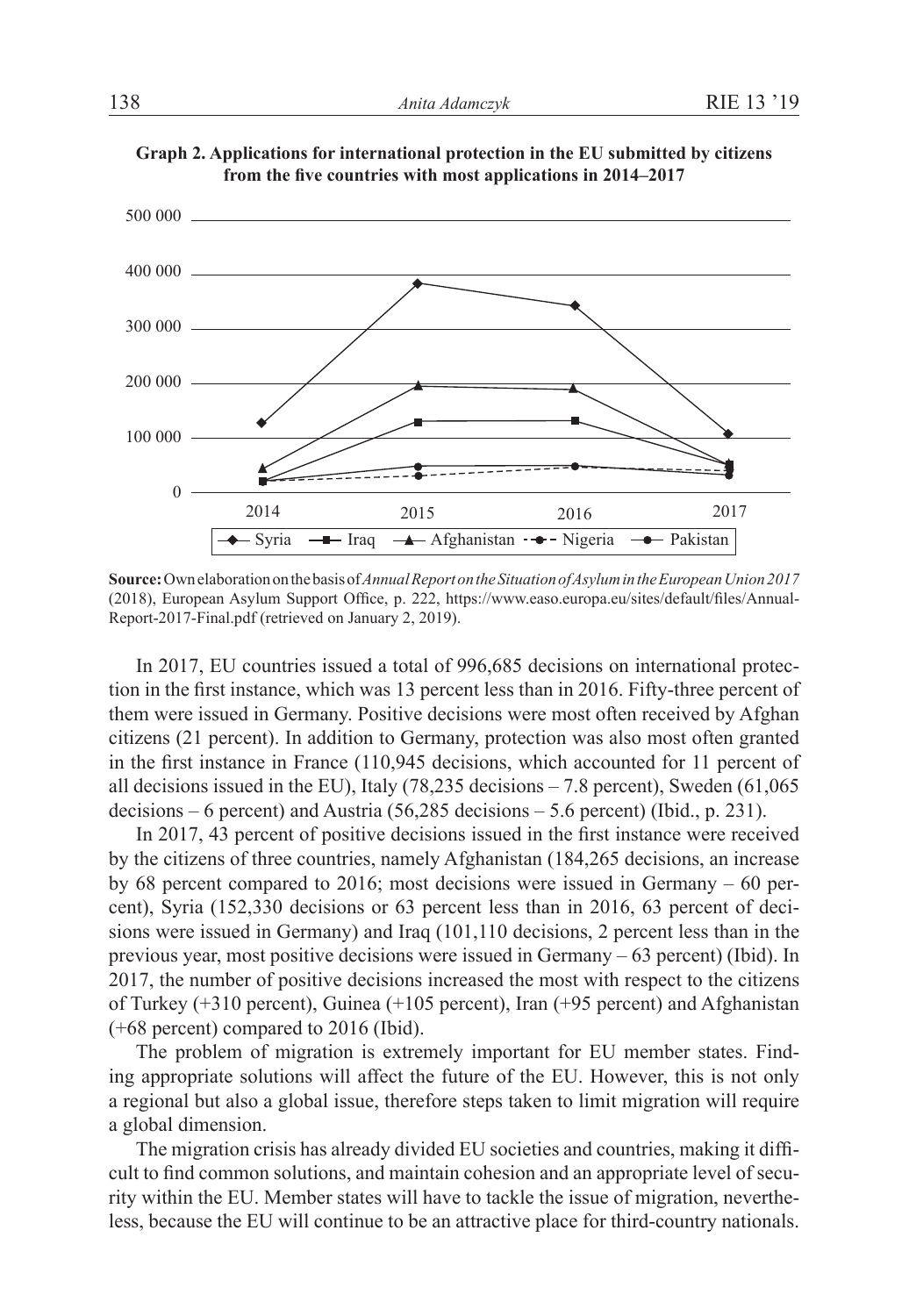In addition, immigrants will be needed given the population decline and the ageing of EU populations. Economic migrants with appropriate qualifications will be in demand. This means that the focus will have to be finding solutions for legal migration.

Since migration cannot be stopped, one has to learn to manage it. Therefore, it will be necessary to develop mechanisms to control illegal migration as well as to implement integration policy. However, EU countries must face their internal political crisis in the first place, which manifests itself in their inability to develop a coherent migration policy, among other things.

#### **Bibliography**

- *Annual Report on the Situation of Asylum in the European Union 2017* (2018), European Asylum Support Office, https://www.easo.europa.eu/sites/default/files/Annual-Report-2017- Final.pdf.
- *Climate change, impacts and vulnerability in Europe 2016. An indicator-based report* (2017), European Environment Agency Report No 1, Luxembourg.
- Decyzja wykonawcza Rady (UE) 2017/818 z dnia 11 maja 2017 r. przedstawiająca *zalecenie w sprawie przedłużenia tymczasowych kontroli na granicach wewnętrznych w wyjątkowych okolicznościach zagrażających ogólnemu funkcjonowaniu strefy Schengen*, https://eur-lex.europa. eu/legal-content/PL/TXT/?uri=CELEX%3A32017D0818.
- *Dialogue on migration Germany and Egypt sign agreement* (2017), 28.08.2017, https://www. auswaertiges-amt.de/en/aussenpolitik/laenderinformationen/aegypten-node/-/257234.
- *EU Turkey Statement. Two years on* (2018), April, https://ec.europa.eu/home-affairs/sites/homeaffairs/files/what-we-do/policies/european-agenda-migration/20180314\_eu-turkey-two-yearson\_en.pdf.
- *Global Trends. Forced Displacement in 2017* (2018), UNHCR, Geneva, https://www.unhcr.org/ 5b27be547.pdf.
- *Immigration by citizenship 2016*, https://ec.europa.eu/eurostat/statistics-explained/images/f/f6/ Immigration by citizenship%2C\_2016\_.png.
- *Informal Summit Heads of State or Government EU Leaders' Agenda Salzburg 2018*, 19–20.09.2018, https://www.eu2018.at/calendar-events/political-events/Salzburg-Summit.html.
- *International Migration Report 2017: Highlights* (2017), Department of Economic and Social Affairs, United Nations, New York, http://www.un.org/en/development/desa/population/migration/publications/migrationreport/docs/MigrationReport2017\_Highlights.pdf.
- *Joint press release of the United Nations, the African Union and the European Union* (2017), Abidjan, 29 November, http://europa.eu/rapid/press-release\_STATEMENT-17-5029\_en.htm.
- *Komunikat Komisji w sprawie utworzenia nowych ram partnerstwa z państwami trzecimi w ramach Europejskiego programu w zakresie migracji* (2016), Bruksela 7 czerwca, https://eur-lex. europa.eu/legal-content/PL/TXT/?uri=CELEX%3A52016DC0385.
- *Maltańska deklaracja członków Rady Europejskiej o zewnętrznych aspektach migracji: kwestia szlaku środkowo śródziemnomorskiego* (2017), Valetta 3 luty 2017 r., https://www.consilium. europa.eu/en/press/press-releases/2017/02/03/malta-declaration/.
- *Mediterranean Situation* (2018), https://data2.unhcr.org/en/situations/mediterranean.
- *Memorandum of understanding on cooperation in the fields of development, the fight against illegal immigration, human trafficking and fuel smuggling and on reinforcing the security of borders between the State of Libya and the Italian Republic* (2017), February 2, https://eumigration-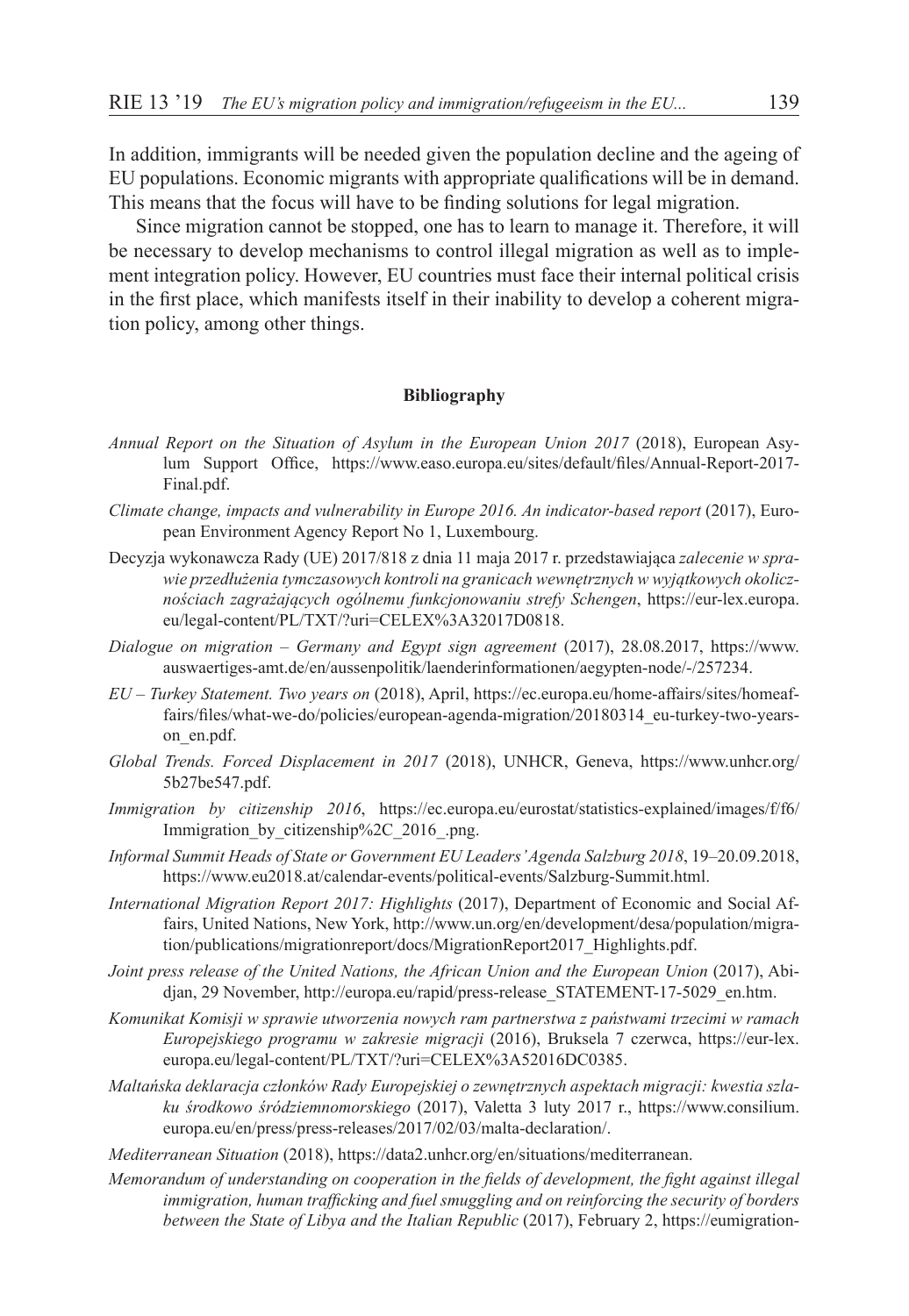lawblog.eu/wp-content/uploads/2017/10/MEMORANDUM\_translation\_finalversion.doc. pdf.

- *Migration and migrant population statistics* (2018), https://ec.europa.eu/eurostat/statistics-explained/pdfscache/1275.pdf.
- *Oświadczenie UE Turcja* (2016), 18 marca 2016 r., https://www.consilium.europa.eu/pl/press/ press-releases/2016/03/18/eu-turkey-statement/.
- *Rada zgadza się na utworzenie Europejskiego Funduszu na rzecz Zrównoważonego Rozwoju* (2017), Komunikat prasowy z 25.09.2017 r., https://www.consilium.europa.eu/pl/press/pressreleases/2017/09/25/european-fund-sustainable-development/.
- *Risk Analysis for 2018* (2018), FRONTEX, Warsaw, February 2018, https://frontex.europa.eu/assets/ Publications/Risk\_Analysis/Risk\_Analysis/Risk\_Analysis\_for\_2018.pdf.
- Rigaud K. K., de Sherbinin A., Jones B., Bergmann J., Clement V., Ober K., Schewe J., Adamo S., McCusker B., Heuser S., Midgley A. (2018), *Groundswell: Preparing for Internal Climate Migration*, Washington, https://openknowledge.worldbank.org/handle/10986/29461.
- Rozporządzenie Delegowane Komisji (UE) z dnia 13 lipca 2018 r. *uzupełniające rozporządzenie (UE) nr 515/2014 w odniesieniu do przydziału dodatkowych środków z budżetu UE na wdrożenie* systemu wjazdu/wyjazdu, *Dz*. U. UE L. 2018.288.1.
- Rozporządzenie Parlamentu Europejskiego i Rady (UE) 2016/1624 z dnia 14 września 2016 r. *w sprawie Europejskiej Straży Granicznej i Przybrzeżnej oraz zmieniające rozporządzenie Parlamentu Europejskiego i Rady (UE) 2016/399 i uchylające rozporządzenie (WE) nr 863/2007 Parlamentu Europejskiego i Rady, rozporządzenie Rady (WE) nr 2007/2004 i decyzję Rady 2005/267/WE*, Dz. U. UE L. 2016.251.1.
- Rozporządzenie Parlamentu Europejskiego i Rady (UE) 2017/1601 z dnia 26 września 2017 r. *w sprawie ustanowienia Europejskiego Funduszu na rzecz Zrównoważonego Rozwoju (EFZR), gwarancji EFZR i funduszu gwarancyjnego EFZR*, Dz. U. UE L. 2017.249.1.
- Rozporządzenie Parlamentu Europejskiego i Rady (UE) 2017/2226 z dnia 30 listopada 2017 r. *ustanawiające* system wjazdu/wyjazdu *(EES) w celu rejestrowania danych dotyczących wjazdu i wyjazdu obywateli państw trzecich przekraczających granice zewnętrzne państw członkowskich i danych dotyczących odmowy* wjazdu *w odniesieniu do takich obywateli oraz określające warunki dostępu do EES na potrzeby ochrony porządku publicznego i zmieniające konwencję wykonawczą do układu z Schengen i rozporządzenia (WE) nr 767/2008 i (UE) nr 1077/2011*, Dz. U. UE L. 2017.327.20 (wersja z 9.10.2018 r. akt oczekujący).
- Rozporządzenie Parlamentu Europejskiego i Rady (UE) 2018/1240 z dnia 12 września 2018 r. *ustanawiające* europejski system informacji *o* podróży *oraz zezwoleń na* podróż *(ETIAS) i zmieniające rozporządzenia (UE) nr 1077/2011, (UE) nr 515/2014, (UE) 2016/399, (UE) 2016/1624 i (UE) 2017/2226*, Dz. U. UE L. 2018.236.1.
- Rozporządzenie Parlamentu Europejskiego i Rady (UE) 2018/1860 z dnia 28 listopada 2018 r. *w sprawie użytkowania Systemu Informacyjnego Schengen do celów powrotu nielegalnie przebywających obywateli państw trzecich*, Dz. U. UE L 2018.312.1.
- Rozporządzenie Parlamentu Europejskiego i Rady (UE) 2018/1861 z dnia 28 listopada 2018 r. *w sprawie utworzenia, funkcjonowania i użytkowania Systemu Informacyjnego Schengen (SIS) w dziedzinie odpraw granicznych, zmiany konwencji wykonawczej do układu z Schengen oraz zmiany i uchylenia rozporządzenia (WE) nr 1987/2006*, Dz. U. UE L 2018.312.14.
- Rozporządzenie Parlamentu Europejskiego i Rady (UE) 2018/1862 z dnia 28 listopada 2018 r. *w sprawie utworzenia, funkcjonowania i użytkowania Systemu Informacyjnego Schengen (SIS) w dziedzinie współpracy policyjnej i współpracy wymiarów sprawiedliwości w sprawach karnych, zmiany i uchylenia decyzji Rady 2007/533/WSiSW oraz uchylenia rozporządzenia Parlamentu Europejskiego i Rady (WE) nr 1986/2006 i decyzji Komisji 2010/261/UE*, Dz. U. UE L 2018.312.56.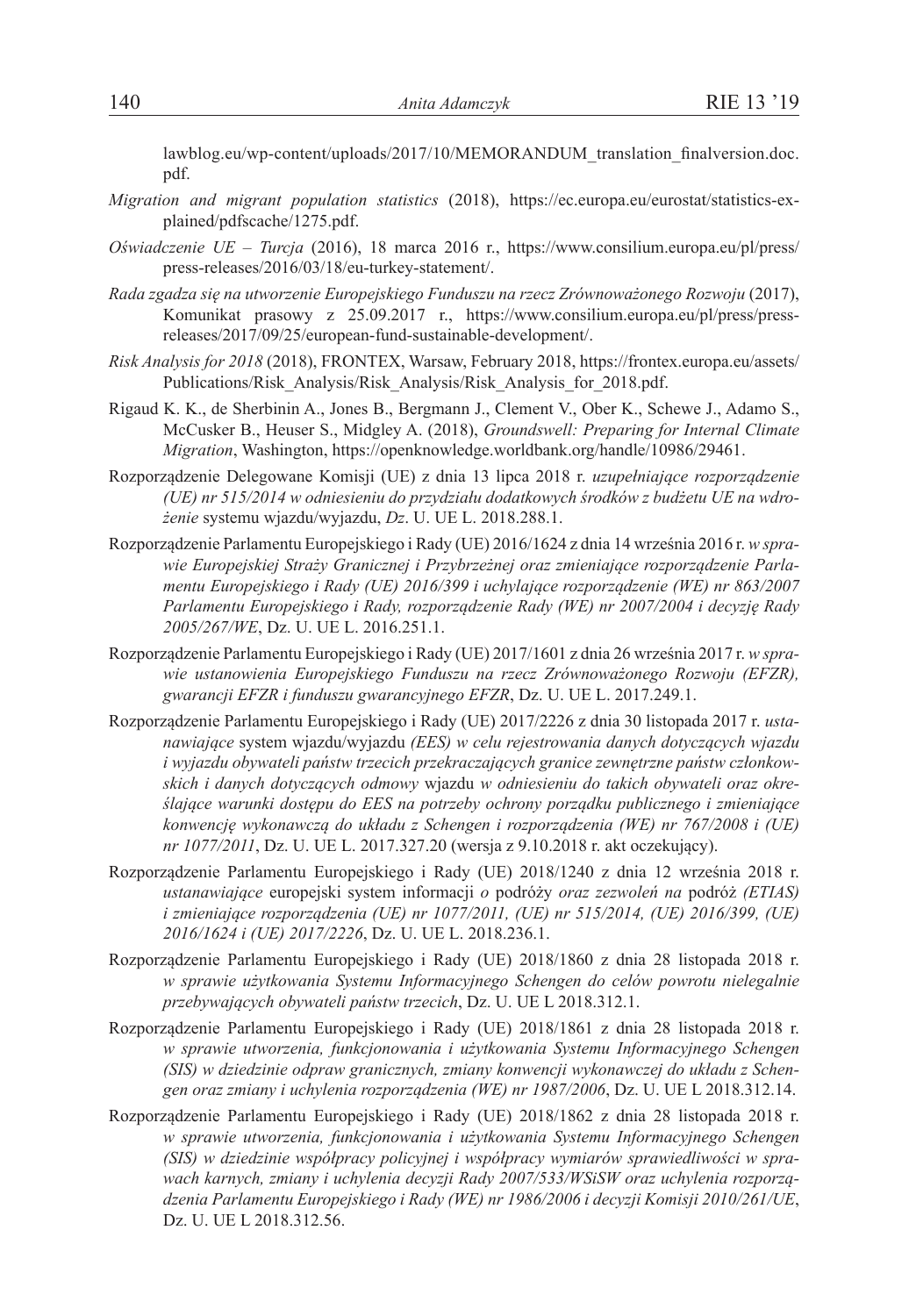- *Schengen area: Council recommends prolongation of internal border controls* (2017), 7.02.2017, https://www.consilium.europa.eu/en/press/press-releases/2017/02/07/prolongation-bordercontrols/.
- *Sprawniejsze reagowanie na sieci przemytu migrantów: kompleksowy i operacyjny zestaw środków* (2018), Rada Unii Europejskiej, Bruksela, 6 grudnia 2018 r., http://data.consilium.europa.eu/ doc/document/ST-15250-2018-INIT/pl/pdf.
- *State of the Union by Jean-Claude Juncker*, President of the European Commission, 9 September 2015, https://ec.europa.eu/commission/sites/beta-political/files/state\_of\_the\_union\_2015\_ en.pdf.
- *System SIS: porozumienie prezydencji z Parlamentem Europejskim* (2018), 12.06.2018 r., https:// www.consilium.europa.eu/pl/press/press-releases/2018/06/12/schengen-information-system-agreement-between-the-council-presidency-and-the-european-parliament/.
- *The assessment report on Land Degradation and Restoration. Summary for Policymakers* (2018), IPBS, March, Bonn.
- *The State of Food Security and Nutrition in the World 2017. Building climate resilience for food security and nutrition* (2017), Rome, FAO, IFAD, UNICEF, WFP and WHO, http://www. fao.org/3/a-I7695e.pdf.
- *The State of Food Security and Nutrition in the World 2018. Building climate resilience for food security and nutrition* (2018), Rome 2018, FAO, IFAD, UNICEF, WFP and WHO, http://www. fao.org/3/I9553EN/i9553en.pdf.
- *Unia bezpieczeństwa: Europejski system informacji o podróży oraz zezwoleń na podróż (ETIAS) – Pytania i odpowiedzi* (2018), Strasburg, 5 lipca 2018 r., Komisja Europejska – Zestawienie informacji, http://europa.eu/rapid/press-release\_MEMO-18-4362\_pl.htm.

#### **Summary**

The purpose of this article is to analyze the European Union's response to the influx of immigrants in 2016–2018. The author argues that the activity of EU countries had an impact on limiting the number of immigrants arriving in the EU, although this was not the only element reducing the number of third-country nationals crossing the EU's external borders. In order to verify the above, an analysis of activities was conducted regarding agreements with third countries (Turkey, Libya) and the protection of internal and external borders. The article also shows how the numbers of immigrants/refugees to EU countries fluctuated after the 2015 migration crisis.

**Key words**: European Union, immigrants, refugees, border protection

#### **Unijna polityka migracyjna a zjawisko imigracji/uchodźctwa do UE w latach 2016–2018**

#### **Streszczenie**

Celem niniejszego artykułu jest analiza działań Unii Europejskiej będących reakcją na napływ imigrantów. Obejmuje on lata 2016–2018. W artykule postawiono tezę, iż aktywność państw unijnych miała wpływ na ograniczenie przyjazdów imigrantów do UE, choć nie był to jedyny element mający znaczenie dla zmniejszenia liczby obywateli państw trzecich przekraczających zewnętrzne granice unijne. W celu jej zweryfikowania przeprowadzono analizę